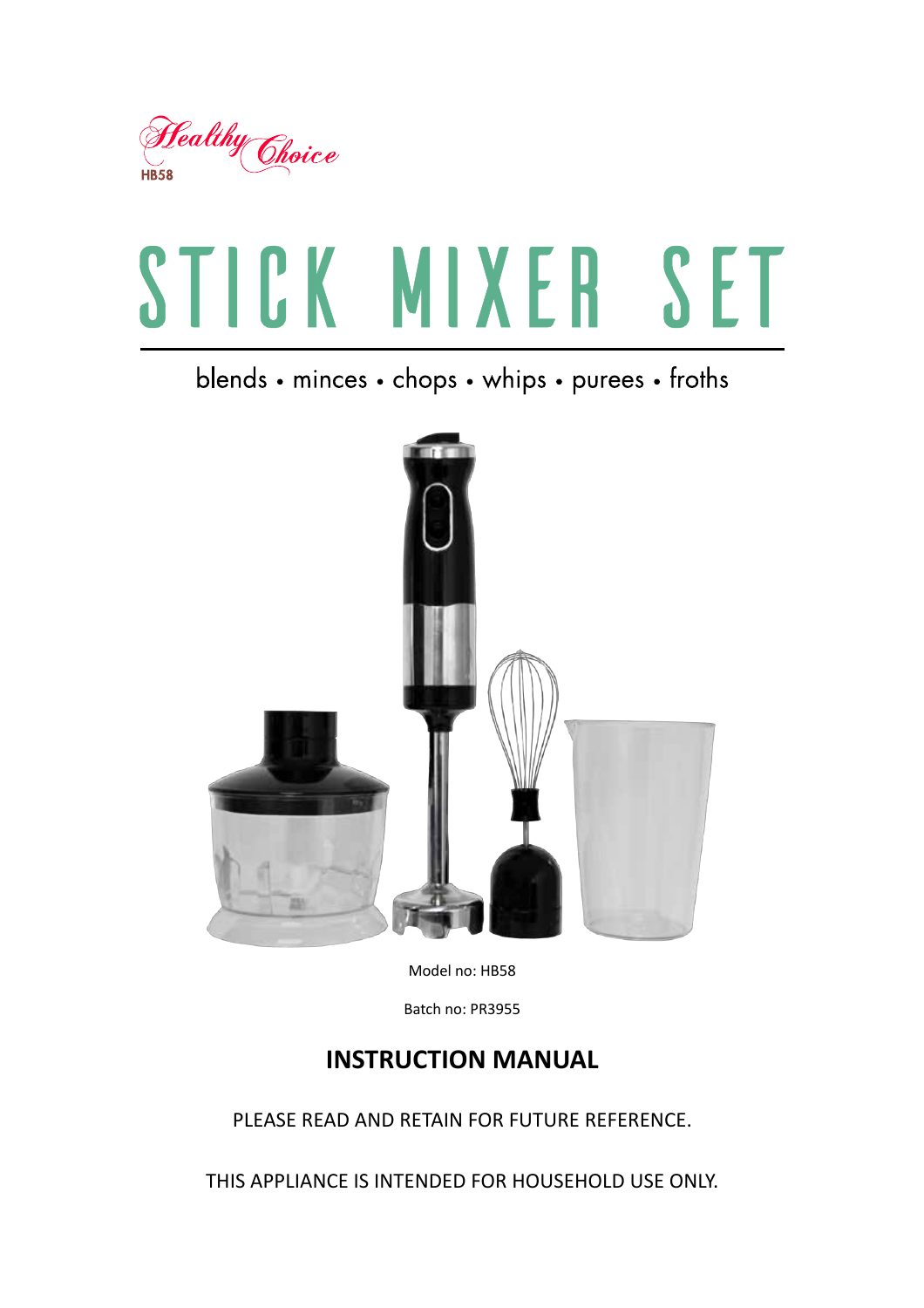HAND BLENDER ATTACHMENT

**CHOPPER ATTACHMENT** 

**WHISK ATTACHMENT** 

CHOPPER BOWL WITH 600 ML CAPACITY

MEASURING CUP WITH 750ML CAPACITY

VARIABLE SPEED CONTROL

**TURBO SPEED BUTTON** 

#### Before using the hand blender for the first time

Carefully unpack the appliance and remove all packaging materials, check the contents to ensure that all the parts and accessories are present and are in good condition.

WARNING do not touch the blades, they are very sharp. Do not have the appliance plugged into a mains supply when cleaning or fitting attachments. Wash all the attachments in warm soapy water, rinse and dry thoroughly. Wipe the blades carefully with a damp cloth, then allow to fully dry.

The power handle can only be wiped with a damp cloth; DO NOT IMMERSE THE POWER **HANDLE IN WATER.** 

#### **Important Precautions**

When using electrical appliances, basic precaution need to be followed at all times to reduce the risk of fire, electrical shock and injury.

- Ensure the power source conforms to the electrical requirements of the appliance 220-240 Volts.
- Use this electrical appliance as described in this manual, any other use is not recommended by the manufacturer and could have a detrimental effect on the durability of the appliance and or the safety of the user.
- This appliance is not intended for use by person (including children) with reduced  $\bullet$ physical, sensory or mental capability has or lack of experience and knowledge, unless they have been given supervision or instruction concerning use of the appliance by a person responsible for their safety.
- Children should be supervised to ensure that they do not touch or play with the appliance.
- Unplug from the mains power supply prior to moving the appliance or conducting any servicing or cleaning or when not in use.
- Do not use outdoors.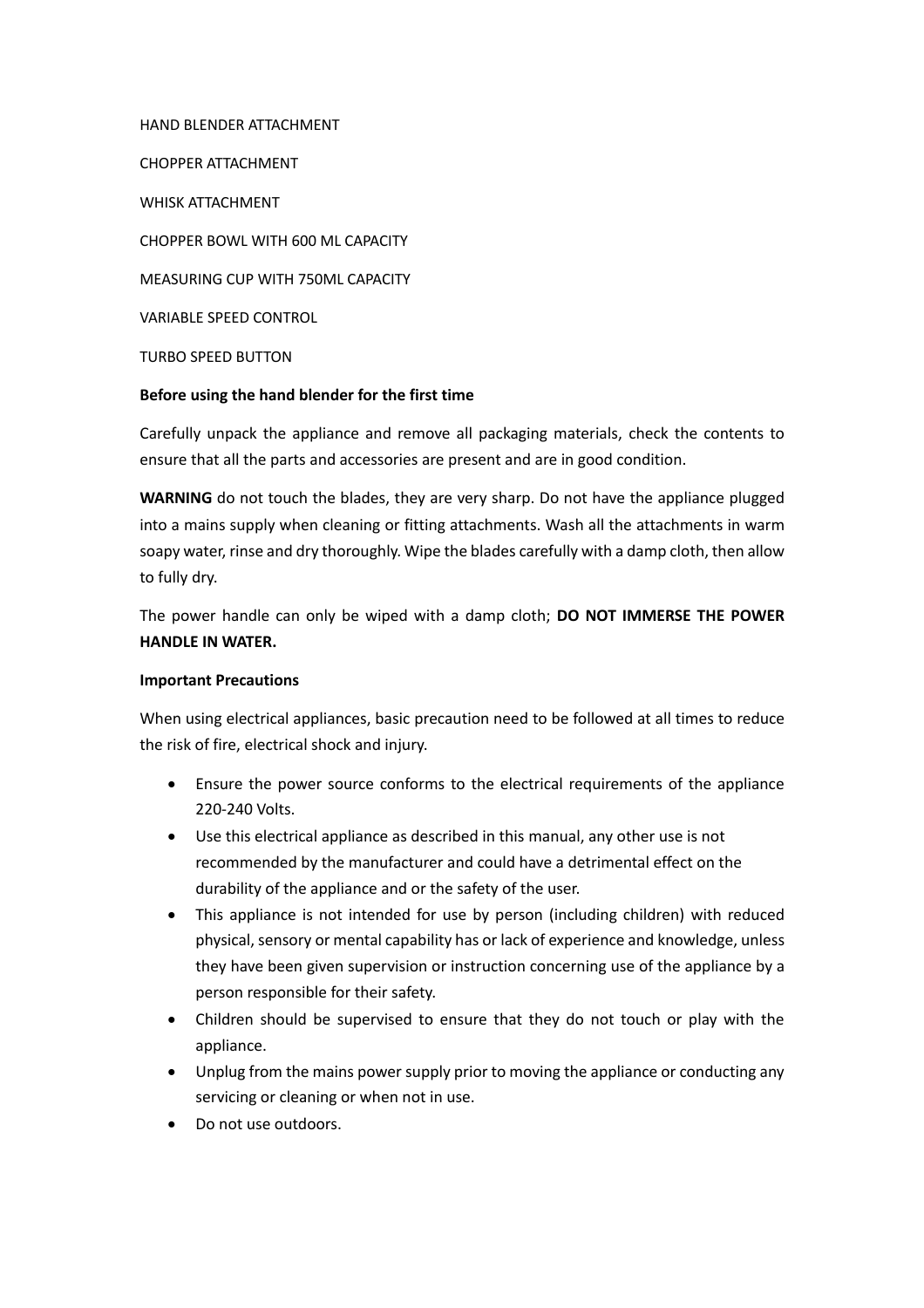#### **Important Safeguards**

- The appliance must not be used in potentially dangerous locations such as flammable, explosive, chemical-laden or wet atmospheres where petrol or flammable liquids are used or stored.
- This appliance is only intended to be used in household and similar applications such as:
	- staff kitchen areas in shops, offices, and other work environments
	- farm houses
	- by clients in hotels, motels, bed and breakfast and other residential environments
- Do not use in a bathroom or in an area that could allow it to get wet.
- Never operate the appliance with a damaged power lead or plug or after the appliance malfunction, or the control unit is damaged in any way.
- There are no internally serviceable parts, do not attempt to disassemble.
- Never insert or allow fingers or foreign objects to enter any ventilation or exhaust openings as it may cause an electrical shock or fire.
- Do not operate without all relevant safety guards in place.
- Locate the power lead in such a way to prevent causing a trip or damage to the lead.  $\bullet$
- The blades are very sharp, take care when cleaning and disassembling the appliance.
- With heavy mixtures, do not use the hand blender for longer than 50 seconds in any  $\bullet$ four minutes period.
- When operating, do not put hands or sharp objects near the blending blades.
- Do not submerge the power handle in water during cleaning.
- Do not switch on the appliance without it in a suitable container.  $\bullet$

# **Chopper attachment**

- Do not touch the sharp blades.  $\bullet$
- Remove the chopper blade before emptying the bowl.  $\bullet$
- Never remove the cover until the blade has completely stopped.

# **Blender attachment**

- Do not touch the blade when the unit is in operation.
- Do not touch the sharp blades.  $\bullet$
- Take care to keep hair, jewelry, clothing etc. from becoming tangled in the attachment.

# **Whisk attachment**

- Do not touch the sharp blades.
- Take care to keep hair, jewelry clothing etc. from becoming tangled in the  $\bullet$ attachment.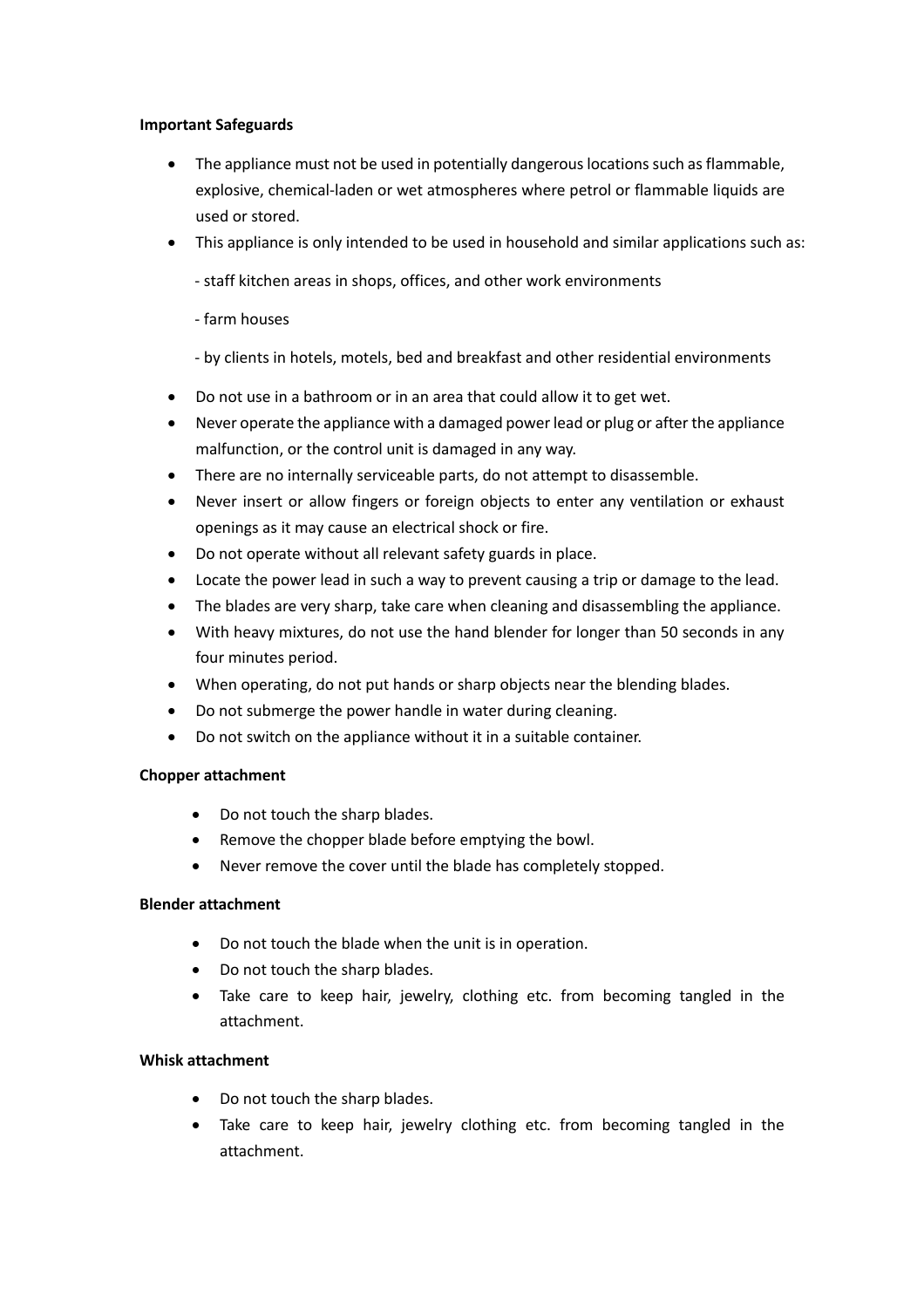#### **Product overview**



#### **Hand blender**

- 1. Speed button
- 2. Turbo speed button
- 3. Power handle
- 11. Speed control
- 4. Blending shaft

## Whisk

- 5. Whisk collar
- 6. Whisk attachment

## Chopper

- 8. Chopper lid
- 9. Chopper blade
- 10. Chopper bowl
- 7. Measuring cup 750ml capacity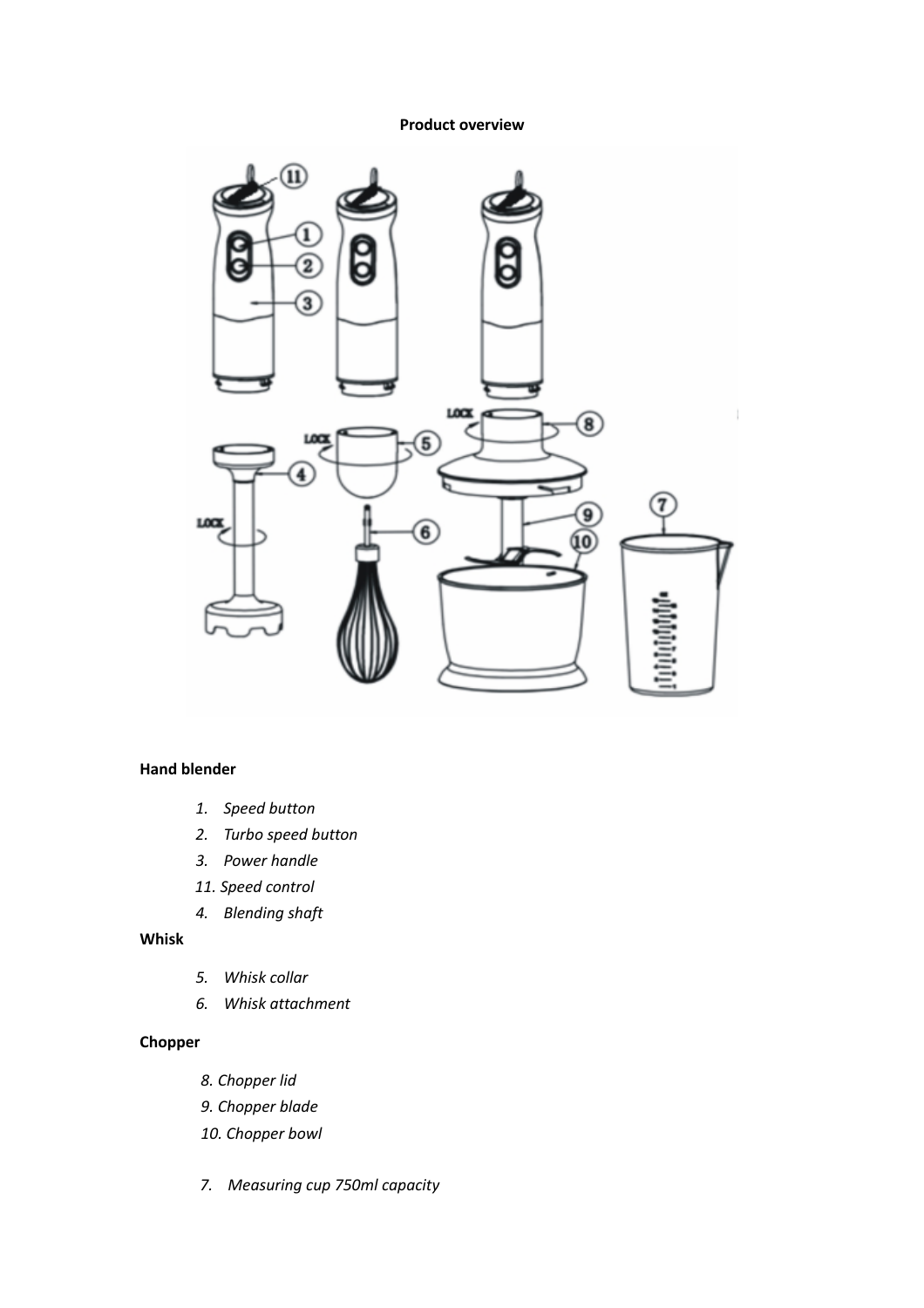#### To use the hand blender:

Blend baby food, soups, sauces, milk shakes and mayonnaise. In addition, blend iced ingredient food.

#### For saucepan blending

1. Take the pan off the heat and let it cool slightly.

2. Fit the blender shaft (4) to the power handle (3), turn and lock. It will only fit one way.

3. Plug in to mains power.

To avoid splashing, place the blade into the food before switching on.

4. Hold the saucepan. Then press and hold the speed button (1). Increase speed as required by turning the speed control dial (11) to the wide end of the wedge symbol. Release the speed button when you are finished to stop blending.

Do not let liquid get above the join between the power handle and blender shaft.

Move the blade through the food using a steady action. Use a gentle raising and lowering motion.

For an extra boost of power, press and hold the turbo speed button (2). Doing this will override the variable speed and operate at maximum speed. Release the speed button when you are finished to stop blending.

If the blender blade becomes clogged, unplug immediately and clear blockage.

5. After use, unplug and dismantle.

Do not blend soft foods continuously for more then 1 minute at a time.

Do not attempt to blend solid food without liquid.

Take care with saucepans with non-stick coatings.

Take care with the blending blades as they are very sharp.

Food can also be blended in the included measuring cup.

# To use the whisk:

Whisk mayonnaise, dessert mixes or anything which needs air incorporated. Ideal for beating eggs and whipping cream. Do not whisk heavier mixtures such as margarine or granulated sugar.

- 1. Insert the whisk attachment (6) to the whisk collar (5).
- 2. Attach the whisk attachment and whisk collar to the power handle (3) until it locks. It will only fit one way.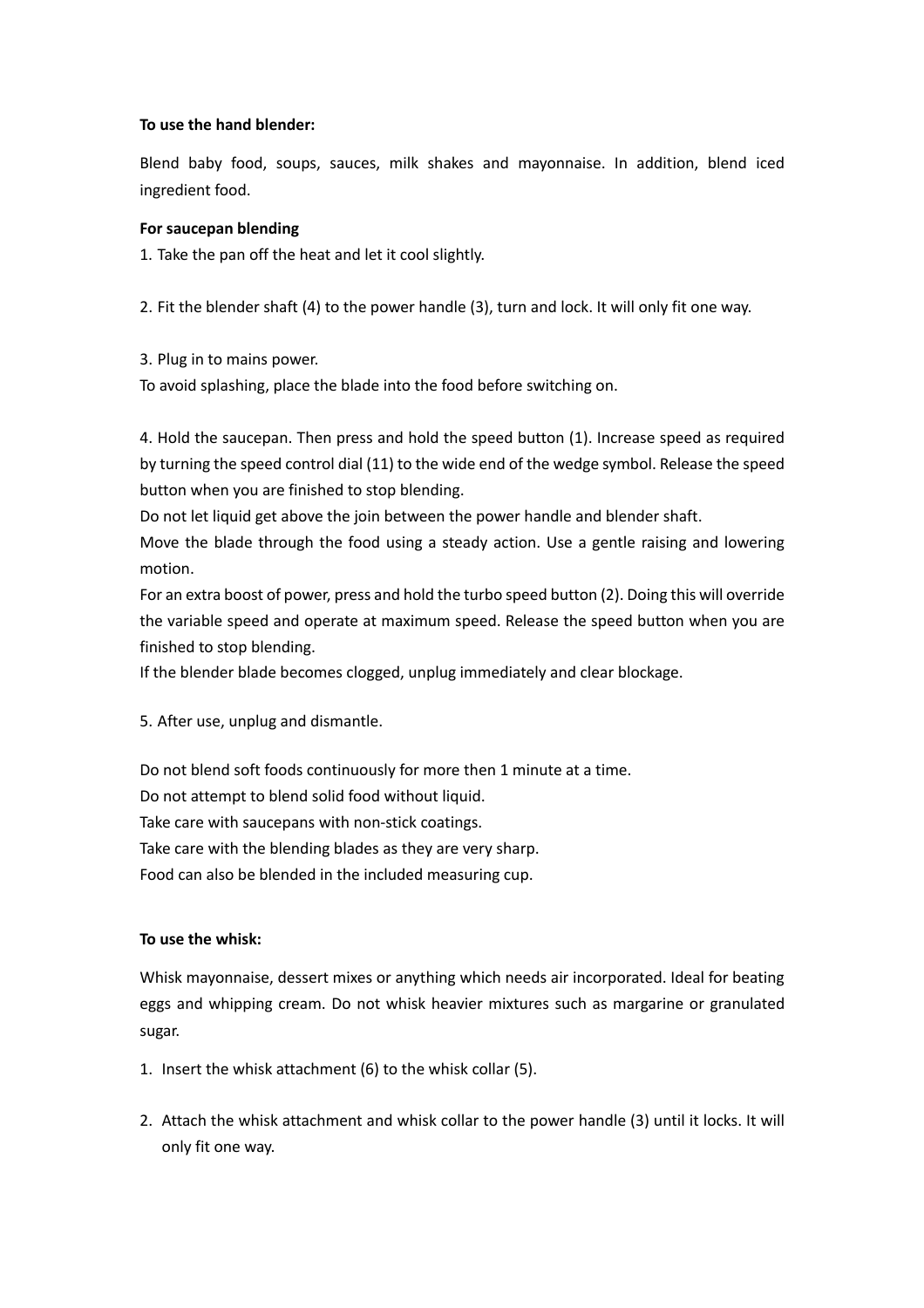- 3. Plug into mains power.
- 4. Place your food into a bowl. Do not whisk more than 4 eggs whites or 400ml (0.75pt) cream.
- 5. To avoid splashing, place the whisk into the food before switching on.
- 6. Do not let liquid get above the join between the power handle and whisk wires.
- 7. Hold the bowl. Then press and hold the speed button (1). Increase speed as required by turning the speed control dial (11) to the wide end of the wedge symbol. Release the speed button when you are finished to stop blending.
- 8. For an extra boost of power, press and hold the turbo speed button (2). Doing this will override the variable speed and operate at maximum speed. Release the speed button when you are finished to stop blending.
- 9. After use, unplug and dismantle.

Do not whisk foods continuously for more than 2 minutes at a time.

#### To use the chopper:

Chop cheese, meat, vegetables, onions, herbs, garlic, nuts etc.

Set the speed control to a higher level for chopping hard cheese and to a lower level for softer food.

Do not use the chopper for chopping hard foods such as ice cubes, coffee beans, whole grains or nutmeg.

- Place the chopper blade (11) on the centre pin in the chopping bowl (10) and press down.  $1.$
- $2.$ Place cut up pieces of food into the chopper bowl, do not fill it over half way.
- Place the chopper lid (8) onto the chopper bowl, turn it clockwise to lock it into place.  $3.$
- 4. Attach the power handle (3) to the lid. It will only fit one way.
- 5. Plug into mains power.
- 6. Press and hold the speed button (1). Increase speed as required by turning the speed control dial (11) to the wide end of the wedge symbol. Release the speed button when you are finished to stop chopping.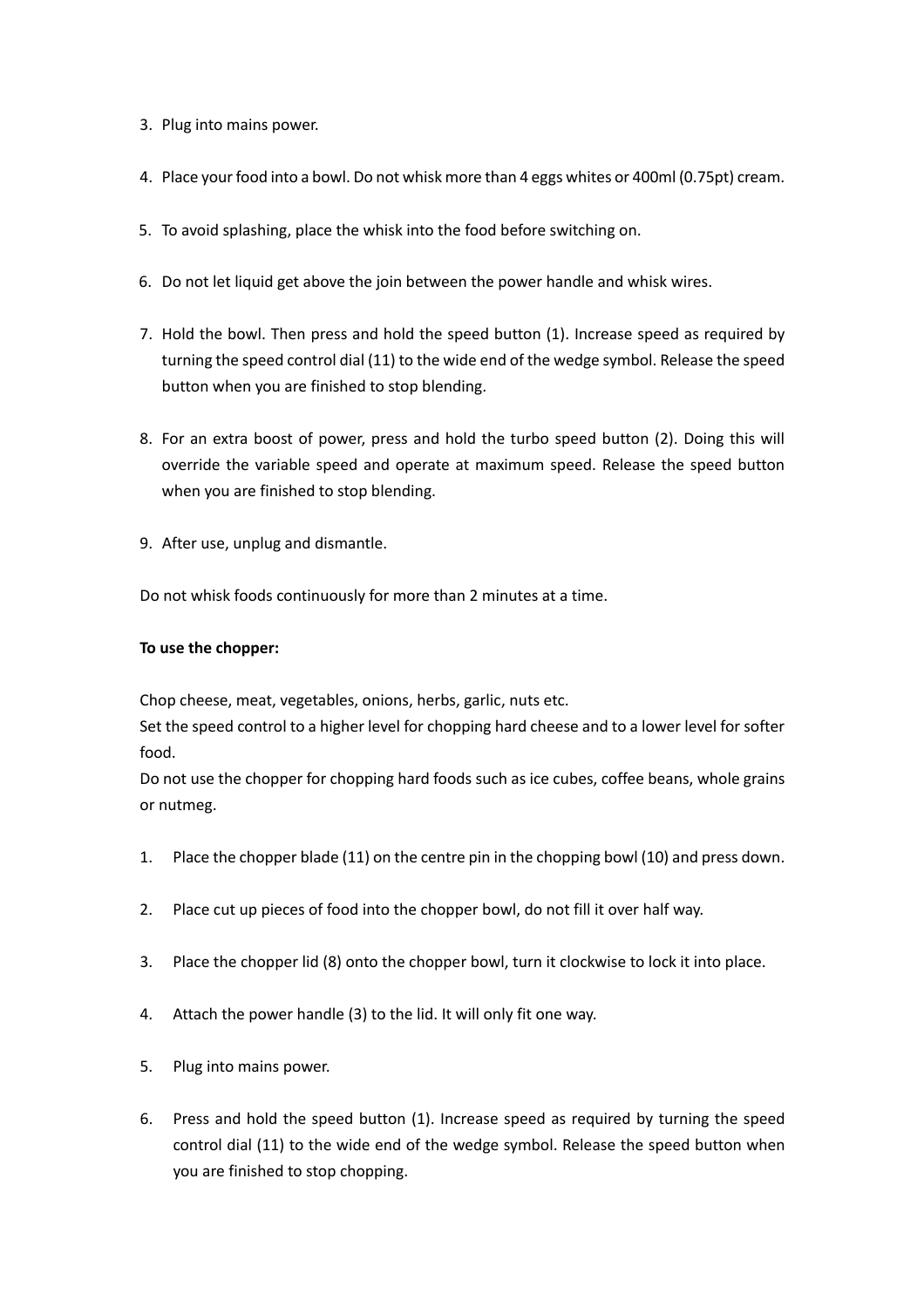- 7. For an extra boost of power, press and hold the turbo speed button (2). Doing this will override the variable speed and operate at maximum speed. Release the speed button when you are finished to stop chopping.
- 8. When you have finished, unplug from mains power. Remove the power handle from the chopper bowl. Remove the lid from the chopper bowl. Carefully remove the blade from the chopper bowl before removing the food from the bowl.

Do not chop food continuously for more than 10 seconds at a time. Take care when using the chopping bowl, the blades are very sharp.

| <b>FOOD</b>                               | Maximum          | Approx. time (in seconds) |
|-------------------------------------------|------------------|---------------------------|
| Herbs                                     | 50g              | 8                         |
| Meat (cut into $1 - 2$ cm<br>cubes)       | 250g             | $8 - 10$                  |
| <b>Nuts</b>                               | 100 <sub>g</sub> | $8 - 10$                  |
| Cheese                                    | 100 <sub>g</sub> | 5                         |
| Bread (cut into $1 - 2$ cm<br>cubes)      | 150 <sub>g</sub> | 5                         |
| Biscuits (broken into smaller<br>pieces)  | 150 <sub>g</sub> | 6 seconds                 |
| Soft fruit (cut into $1 - 2$ cm<br>cubes) | 200 <sub>g</sub> | 6 seconds                 |
| Hard boiled Eggs                          | $\overline{2}$   | 5                         |
| Flour (for dough penetration)             | 350g             | 10                        |
| Onions (cut into $1 - 2$ cm<br>cubes)     | 100 <sub>g</sub> | 8                         |

# **Chopper processing guide**

#### Whisk guide

| Food  | Maximum Amount | Approx. time (in seconds) |
|-------|----------------|---------------------------|
| Egg   | 4 eggs         | 60s                       |
| Cream | 400ml(0.75pt)  | 25s                       |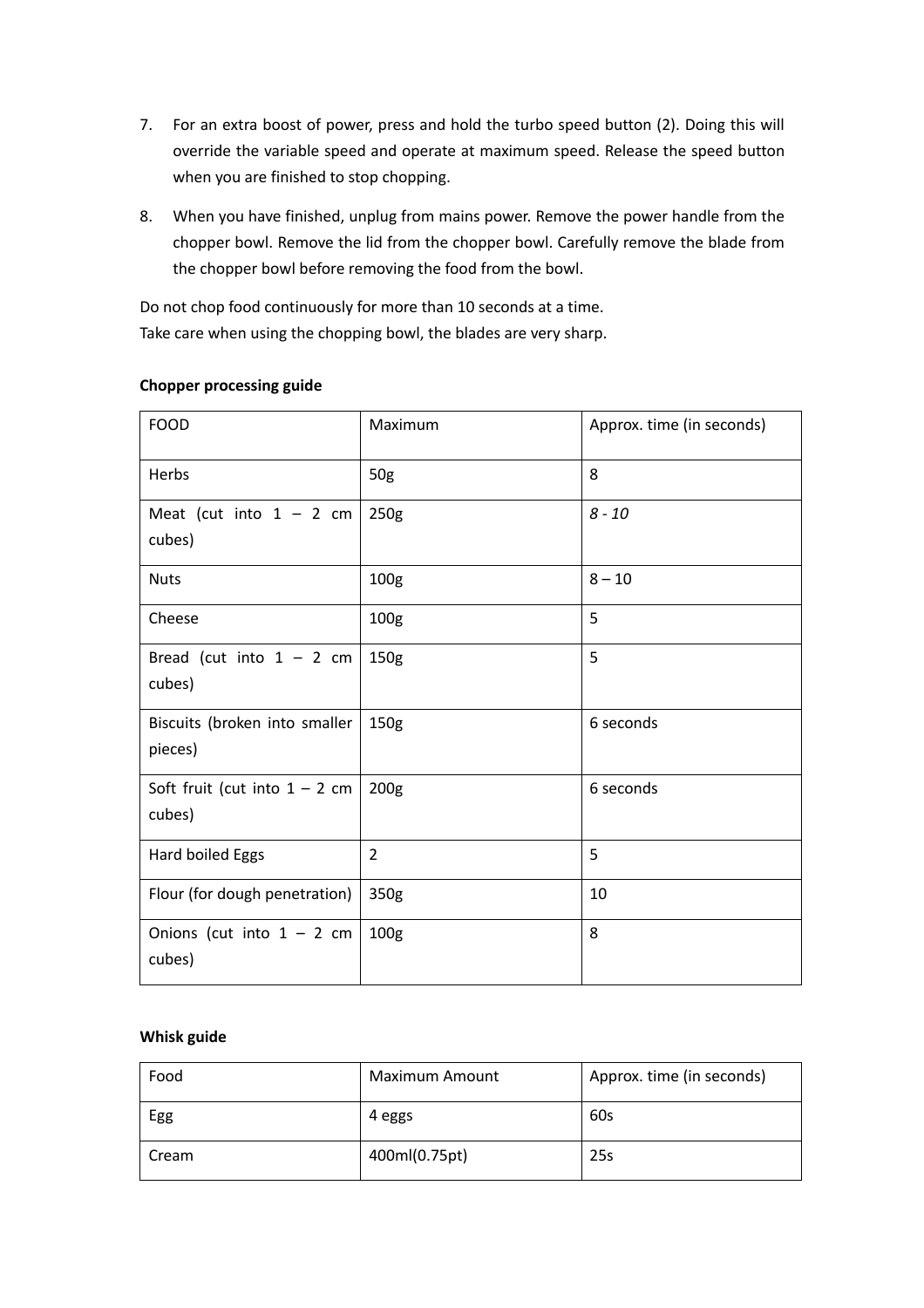#### **Troubleshooting**

| Problem                                                       | Possible cause                                                                                                                                                                                                                                           |
|---------------------------------------------------------------|----------------------------------------------------------------------------------------------------------------------------------------------------------------------------------------------------------------------------------------------------------|
| The appliance does not work                                   | Check and ensure that the power handle is<br>properly connected to the appropriate<br>mixing tool: the blending shaft (if using the<br>hand blender, the whisk holder (if using the<br>whisk) or the lid (if using the chopping bowl).                   |
|                                                               | Check and ensure that the appliance is<br>properly connected to the wall outlet and<br>that power is switched on at the outlet. Also<br>ensure that the power outlet is not<br>defective, check it with another appliance,<br>or use a different outlet. |
| To blend soup, can I use the hand blender in<br>the saucepan? | Yes, you can use the blending shaft directly<br>in a saucepan, but take care with non-stick<br>coatings and protect yourself from splashes.                                                                                                              |
| My vegetables are of inconsistent size after<br>chopping.     | Make sure to cut vegetables into similar<br>sized chunks before adding them to the<br>chopping bowl for processing.                                                                                                                                      |

#### **Cleaning and maintenance**

NOTE: Use extreme care when handling the chopping blade. Do not touch the blades with your fingers. The blades are very sharp and can cause injury if touched.

. Make sure the unit is unplugged from the main power supply before cleaning or changing accessories.

. Disconnect the detachable stem from the motor unit.

. The power handle is not dishwasher safe. Do not wash it in the dishwasher. Do not submerge the power handle in water.

. The chopper lid with gear is not dishwasher safe. It also should never be submerged in water or held under a running tap. If needed, please wipe it clean with a soft damp cloth.

. It is much easier to clean the accessories immediately after their use. Wash them in warm, soapy water, rinse and dry well.

. The body of the power handle can be cleaned with a damp cloth and must be wiped off with a dry cloth.